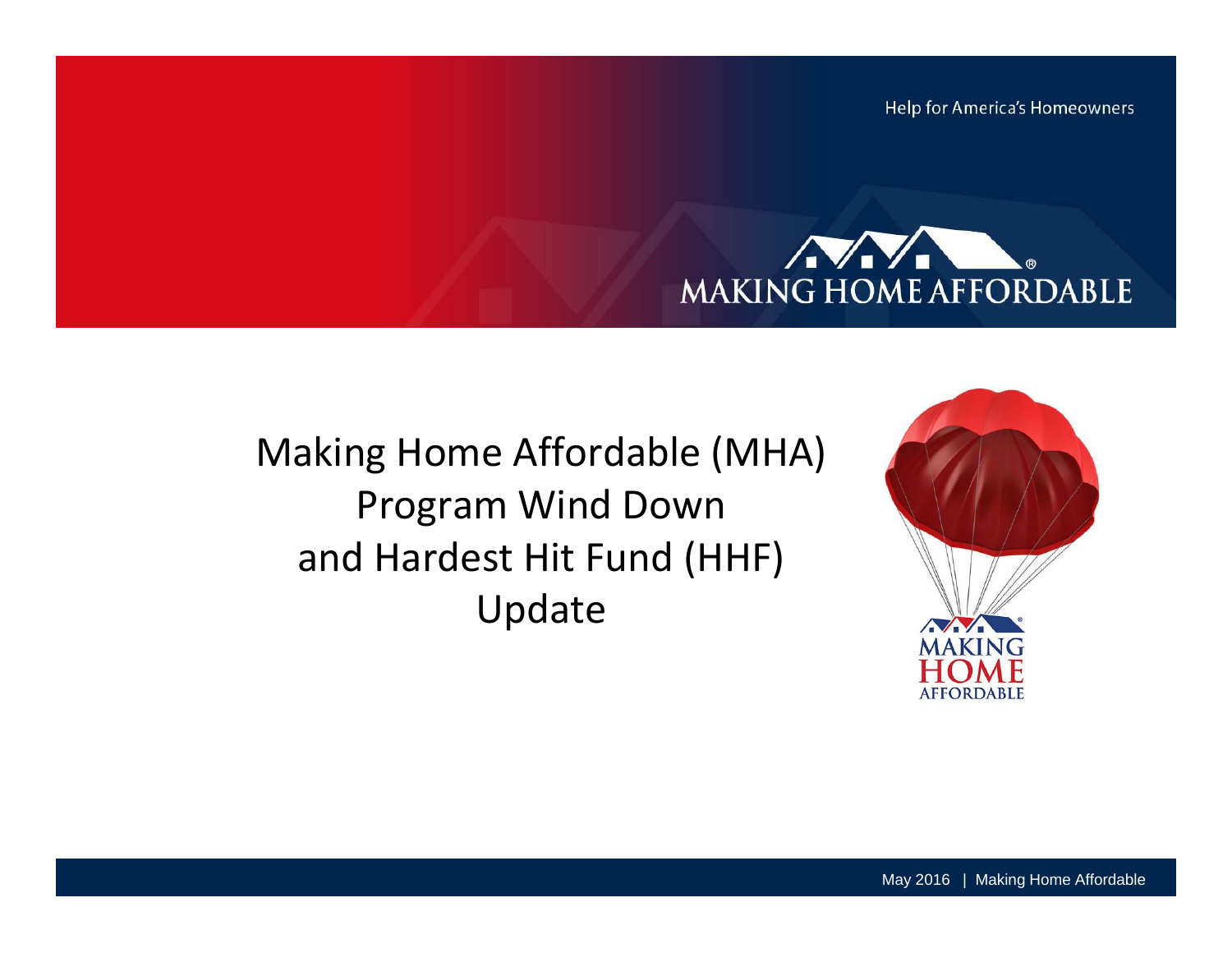



# **MHA Highlights**

- MHA has helped more than **1.8 million families**.
- HAMP set standards for how modifications should be done
	- Contributed to more than **7 million** modifications and loss mitigation interventions.
- HAMP homeowners saved approximately **\$41 billion** to date in monthly mortgage payments.
- HAMP standards result in **better performance and sustainability** of the modification.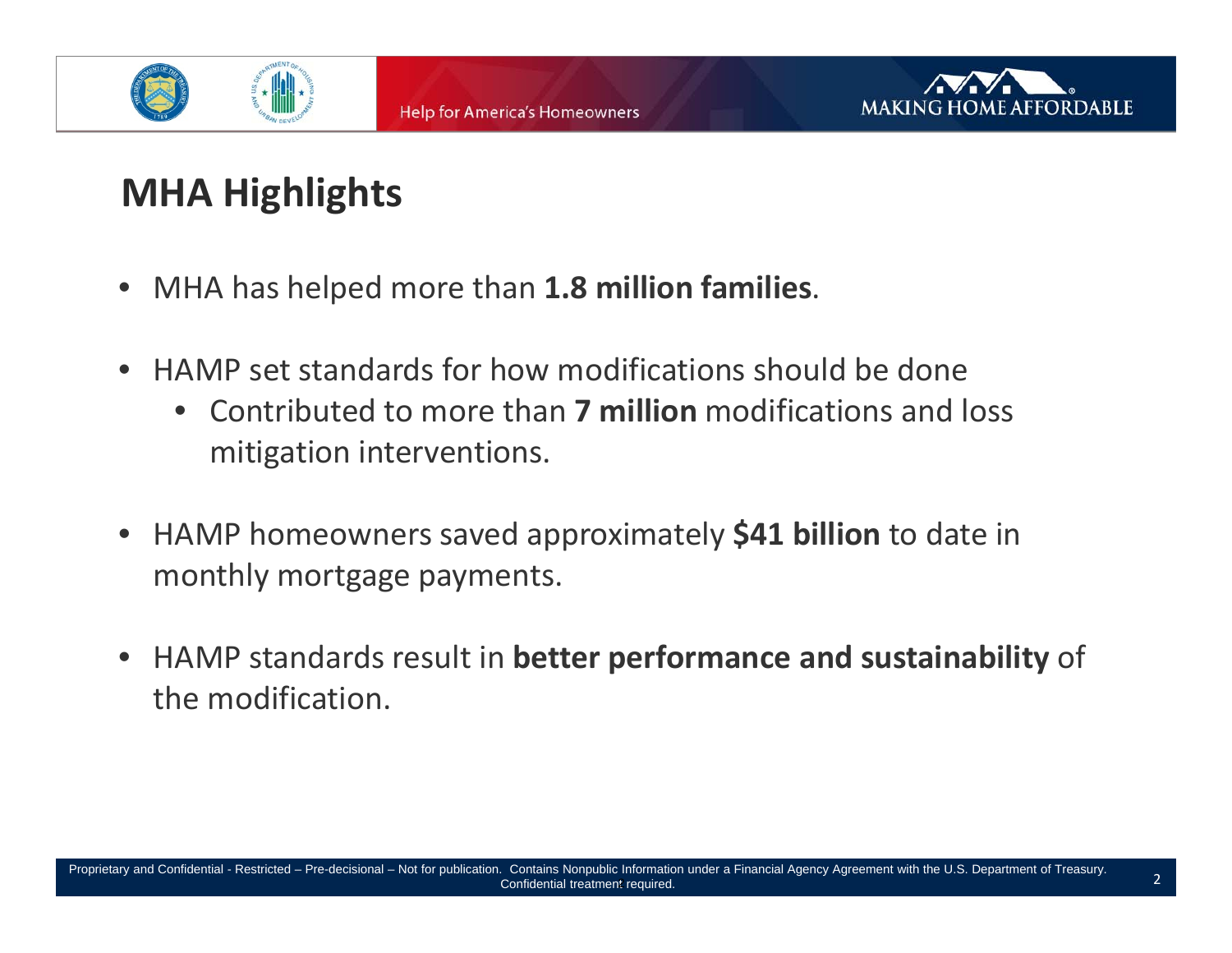



### **MHA Wind Down Goals**

- Execute wind down of MHA programs in an effective and efficient manner.
- Preserve loss mitigation knowledge and strategies utilized to prevent future crises; adoption of lessons learned.
- Coordinate with stakeholders to communicate consistent message regarding wind down activities.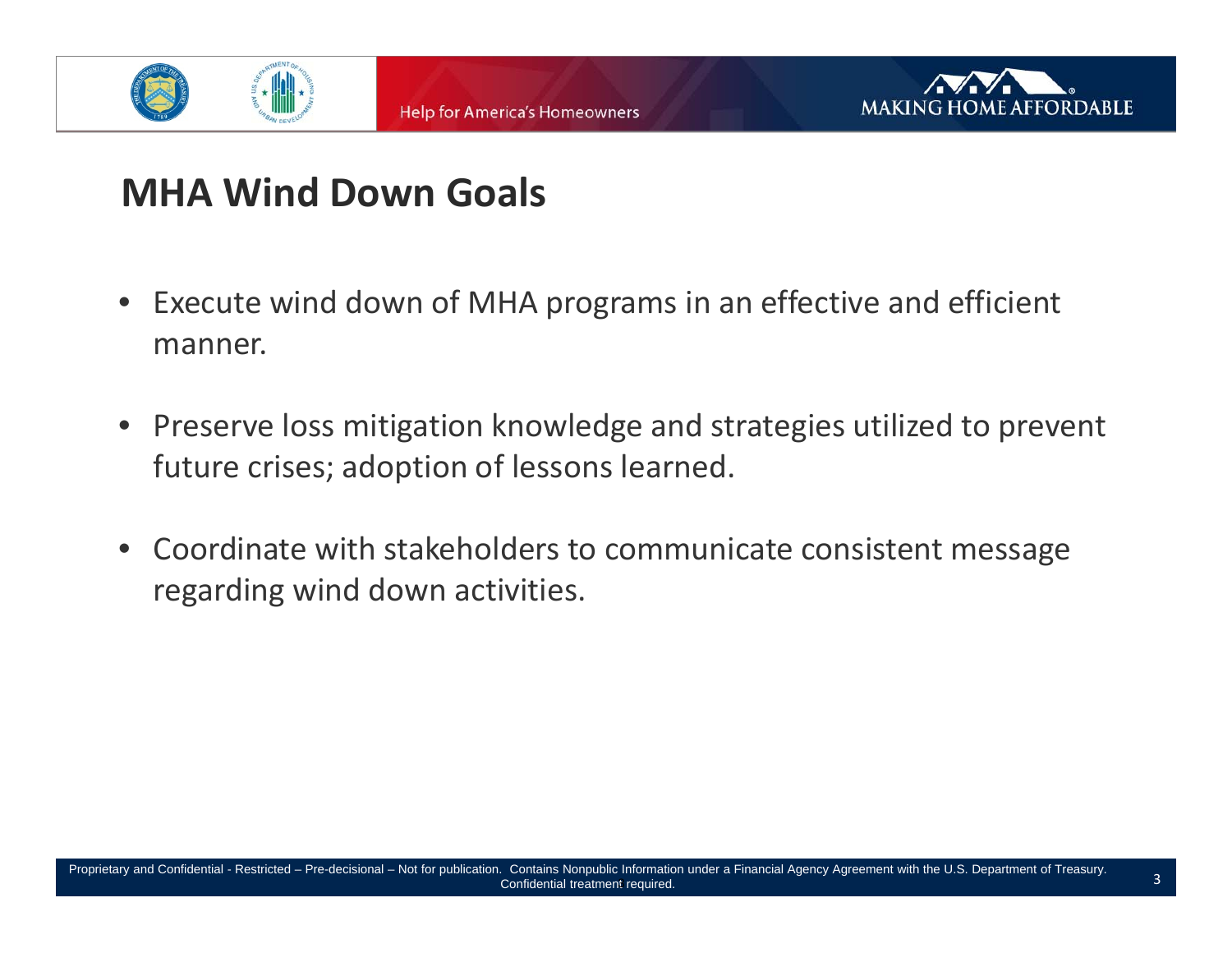



### **MHA Wind Down Milestones**

- The Consolidated Appropriations Act of 2016 requires termination of MHA programs on **December 30, 2016**, with an exception for certain applications made before that date.
	- $\bullet$  Guidance issued **March 3, 2016** (Supplemental Directive 16‐02) covering the program end dates and requirements around consideration or evaluation of homeowners who request assistance prior to end date.
	- Additional guidance issued **May 2, 2016** (Supplemental Directive 16‐03) covering other key program components (SPOC, escalations, post modification counseling, etc.).
	- • Majority of **guidance will remain in effect through 2017** or longer.

Proprietary and Confidential - Restricted – Pre-decisional – Not for publication. Contains Nonpublic Information under a Financial Agency Agreement with the U.S. Department of Treasury. Confidential treatment required.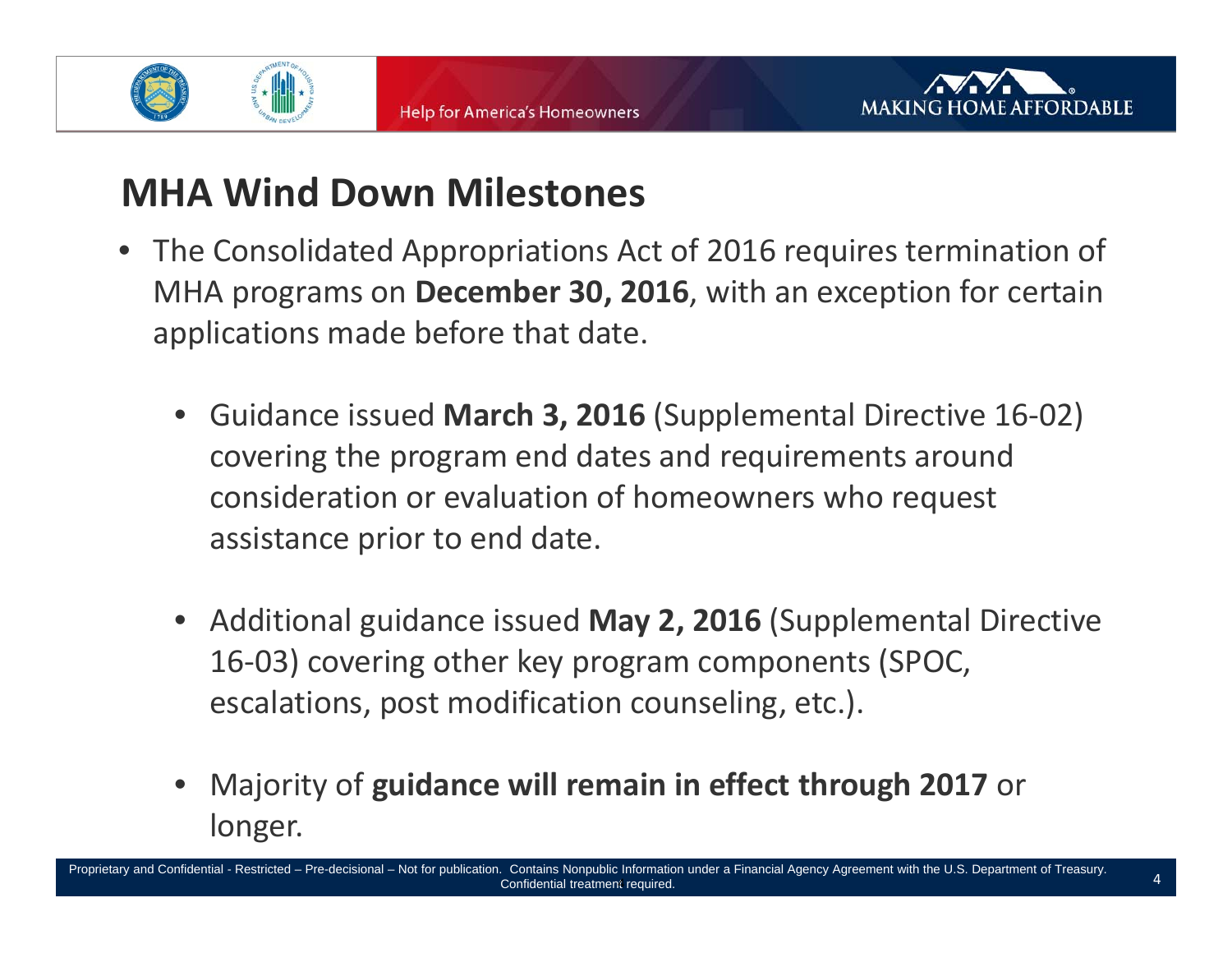



### **MHA Wind Down Details**



**Initial Package** must be received on or before December 30, 2016 to be eligible for consideration in 2017.

**Must have permanent modification effective date on or before December 1, 2017.**



**on or before December 1, 2017** to be eligible for HAFA incentives

**UP**

Forbearance Plan must be **approved on or before December 30, 2016.**

Effective **May 1, 2016**, servicers may begin to offer proprietary forbearance plans ahead of UP

**2MPHAMP: Initial Package** must be received on or before December 30,

2016 to be eligible for consideration in 2017.

**GSE HAMP**: Complete loan modification application must be received on or before December 30, 2016.

Servicer must receivenotification of the 1<sup>st</sup> lien match on or before March 30, 2017. Any partial or full extinguishment of 2<sup>nd</sup> lien must be on or before December 1, 2017.

5

*Transition period begins in September 2016 where servicers will no longer be required to follow specific HAMP requirements related to solicitation of borrowers.*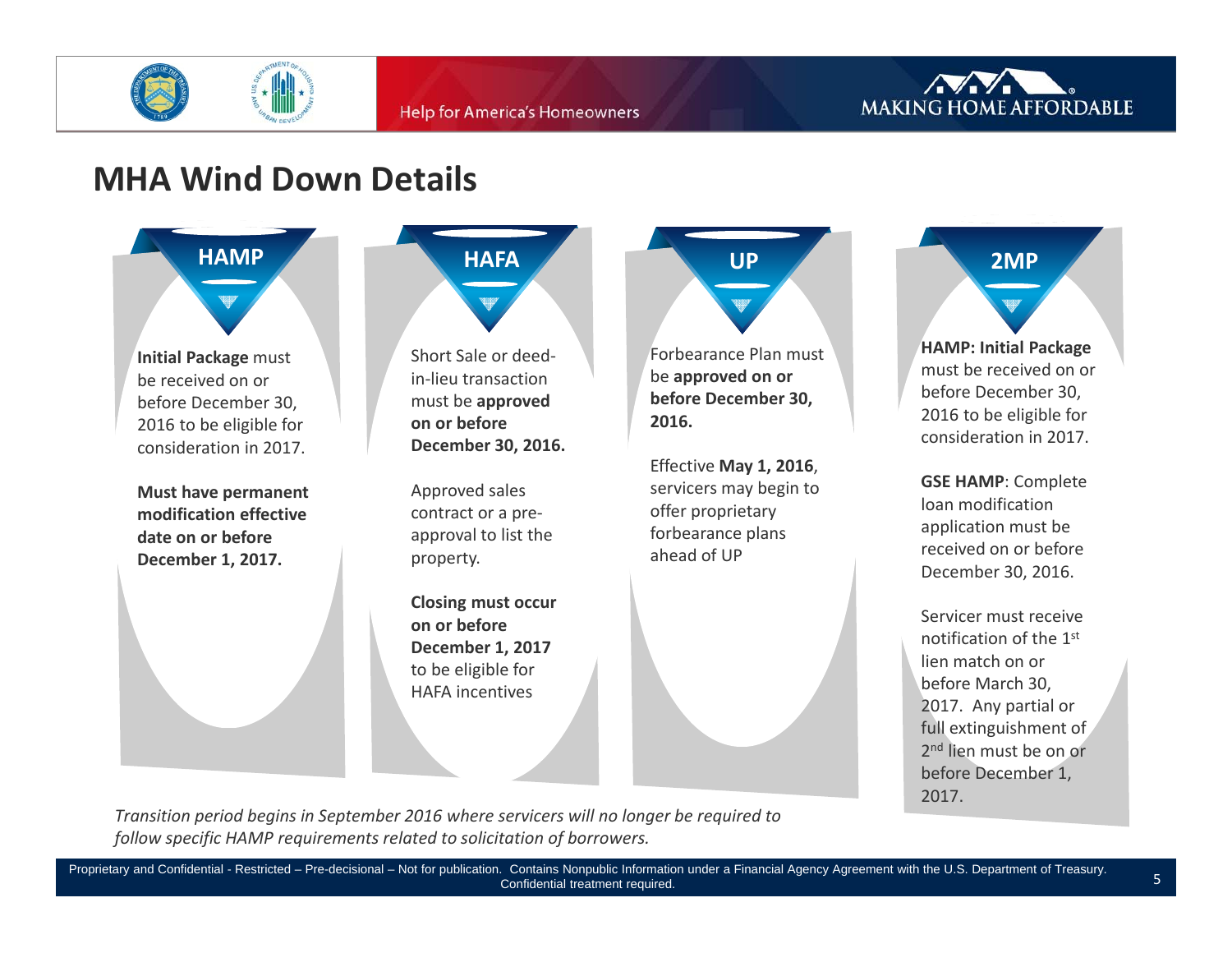



#### **MHA Wind Down Details**



Servicers no longer required to assign relationship managers (RM) to borrowers **after December 30, 2016**.

Any RM that is assigned to the borrower on or before December 30 must fulfill all required obligations until December 1, 2017 (and all open escalations have beenresolved per the *Handbook* guidance).

# **ESCALATIONS**

MHA Help and HSC will accept and work all cases received by **December 1, 2017.**

Escalations must beresolved in accordance with *Handbook* guidance by May 1, 2018. After that, servicers no longer required but encouraged to continue best practices regarding resolution of a borrower's escalationor dispute.

# **REPORTING**

All transactions under HAMP, HAFA, 2MP, FHA/RD‐HAMP eligible for receiving payments & incentives must be reported in the HAMP Reporting Tool **before May 1, 2018** (for the April 2018 reporting cycle).

Incentives will only be paid with regard to permanent modifications, partial extinguishments, full extinguishments, short sales and DILs reported before that date.

# **PMC**

Servicers must continue to offer financial counseling to all **new trials** through **December 1, 2017**.

Servicers must alsocontinue to offer counseling to all **risk of default** borrowers whomeet eligibility criteria until the later of the applicable incentive period under HAMP and the final interest rate step‐up.

6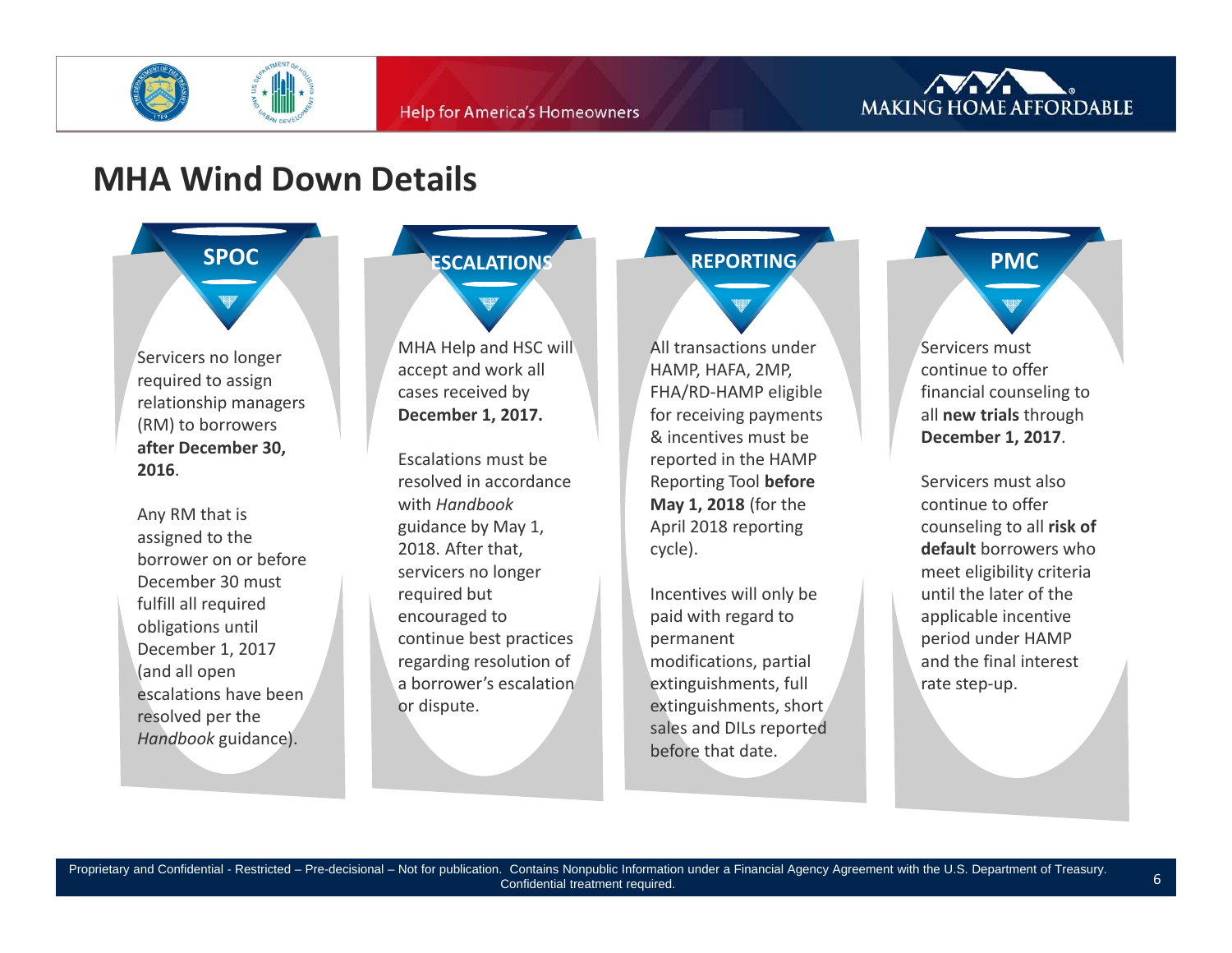



### **Hardest Hit Fund® (HHF)**

- • HHF currently provides \$9.6 billion to 18 states and the District of Columbia to develop locally tailored programs to assist struggling homeowners in their communities.
- •• In February 2016, Treasury announced \$2 billion additional commitment to existing HHF participants.
- • HHF is designed to capitalize on Housing Finance Agencies (HFAs) understanding of local community conditions and create programs they determine will most effectively prevent foreclosures and stabilize housing markets.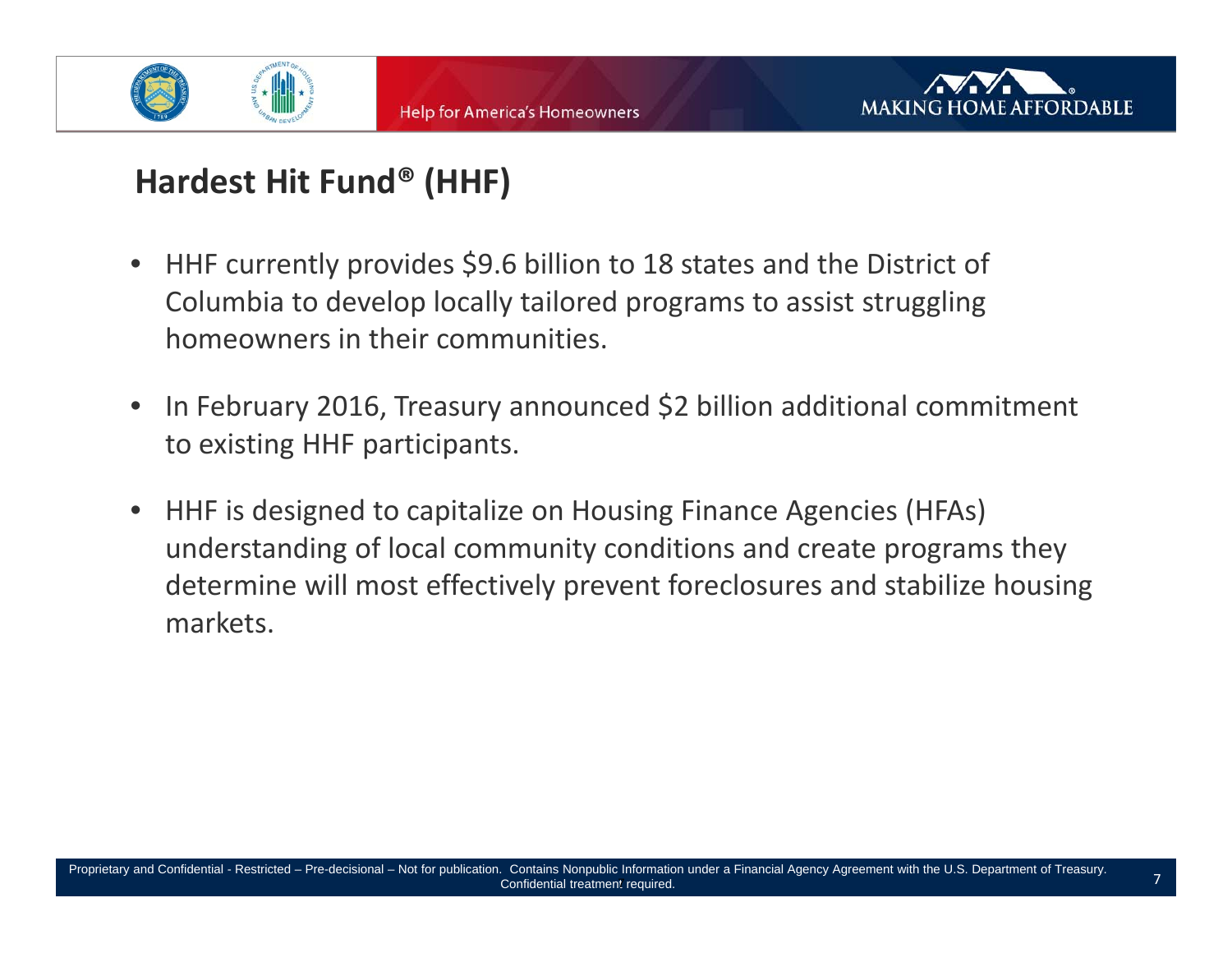



### **Hardest Hit Fund® (HHF)**



Proprietary and Confidential - Restricted – Pre-decisional – Not for publication. Contains Nonpublic Information under a Financial Agency Agreement with the U.S. Department of Treasury. đ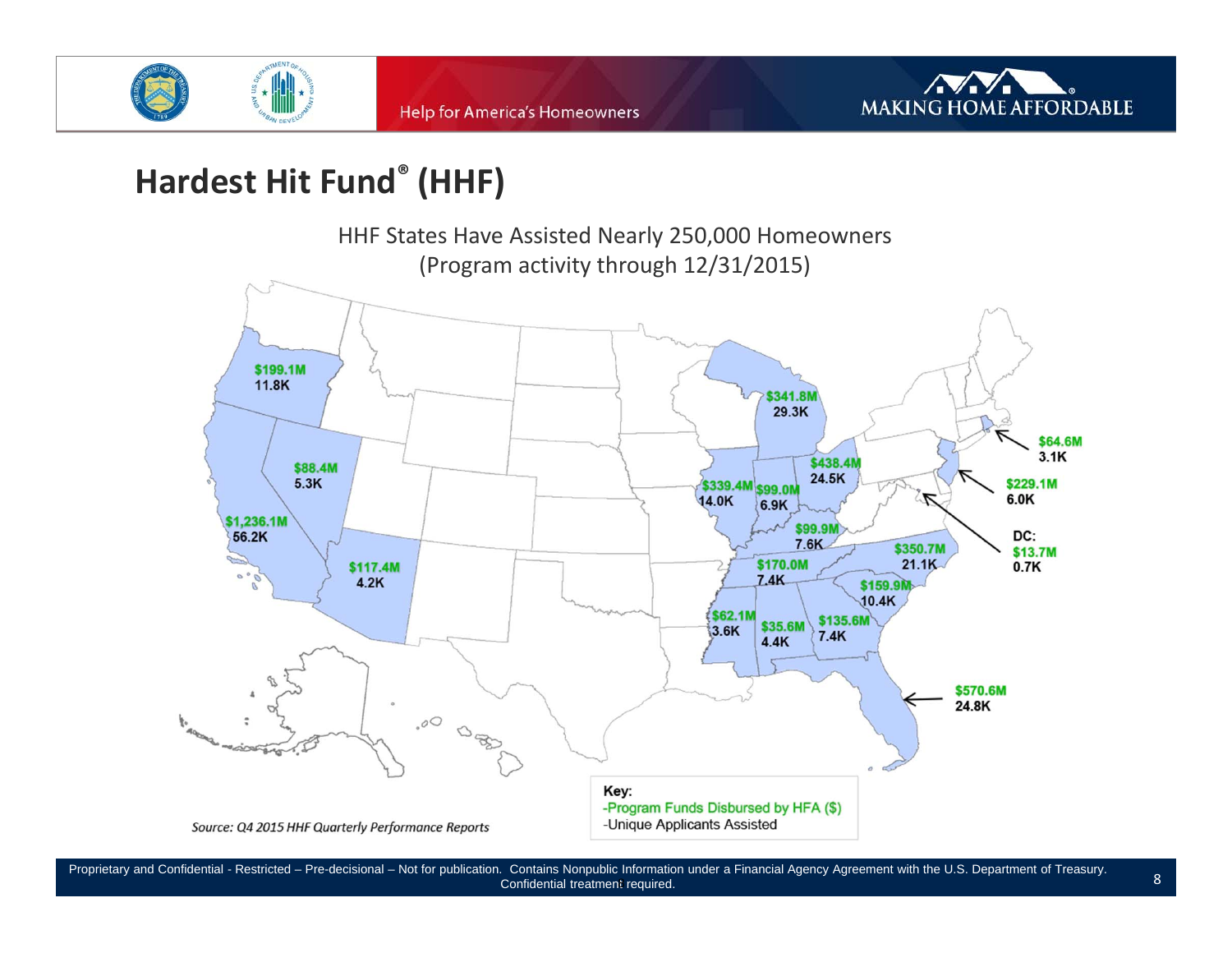







The first phase allocates \$1 billion using <sup>a</sup> formula based on state population and the HFA's utilization of their HHF allocation to date. In order to qualify for funding in the first phase, HFAs must have utilized at least 50 percent of their existing HHF allocations. The second phase utilized an application process that was open to all participating HFAs.

<sup>1</sup>As of February 15, 2016 Alabama has utilized approximately 29 percent of its existing allocation, and is therefore ineligible for funding in the first phase of Fifth Round Funding.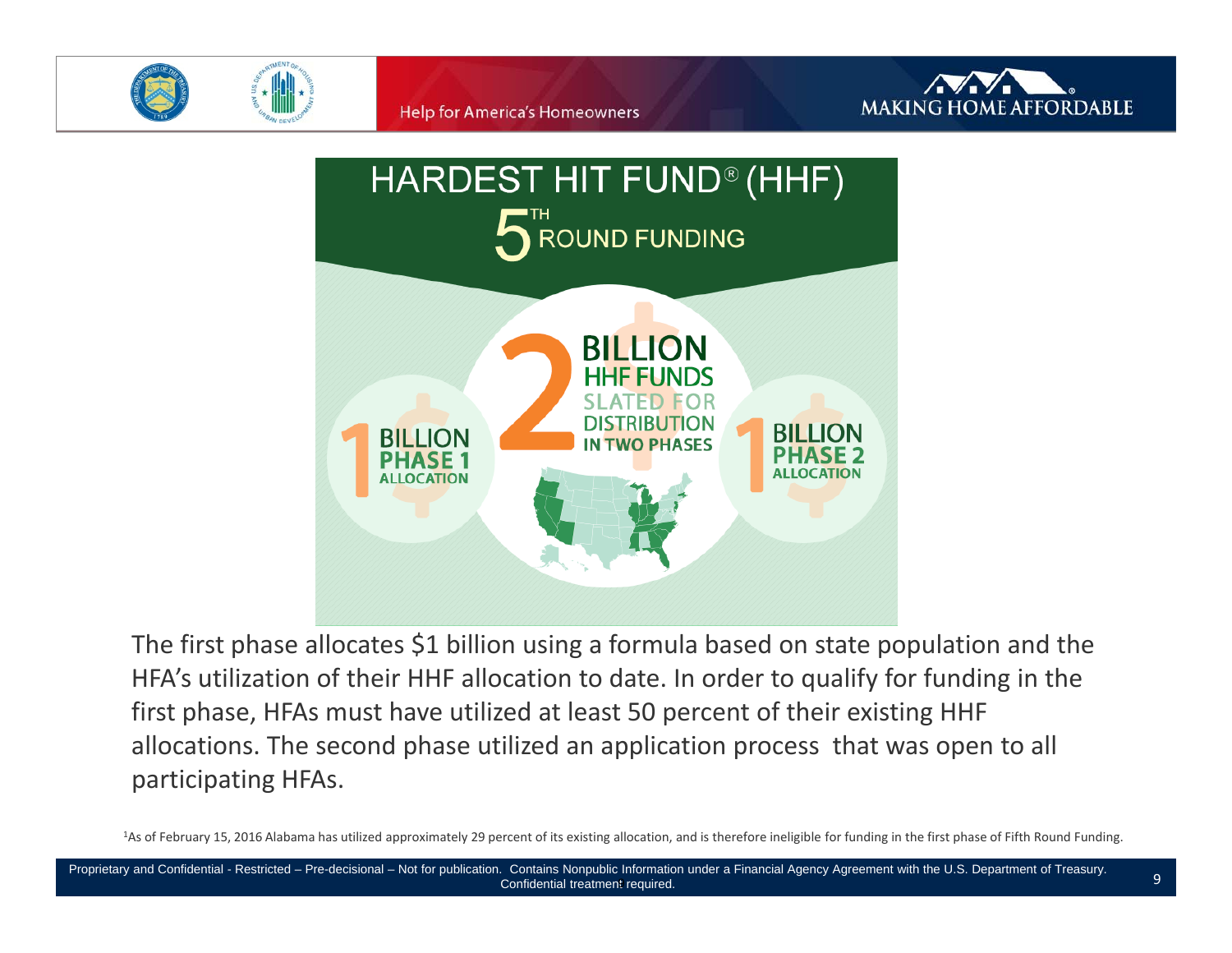



### **Hardest Hit Fund® (HHF) State Allocations for 5th Round Funding**

The first phase will allocate \$1 billion using <sup>a</sup> formula based on state population and the HFA's utilization of their HHF allocation to date. In order to qualify for funding in the first phase, HFAs must have utilized at least 50 percent of their existing HHF allocations.

| <b>AZ</b> | \$28,282,519  | <b>MS</b> | \$19,340,040 |
|-----------|---------------|-----------|--------------|
| <b>CA</b> | \$213,489,977 | <b>NC</b> | \$78,016,445 |
| <b>DC</b> | \$4,924,602   | <b>NJ</b> | \$69,231,301 |
| FL.       | \$77,896,538  | ΝV        | \$8,885,641  |
| GA        | \$30,880,575  | <b>OH</b> | \$97,590,720 |
| IL        | \$118,174,500 | <b>OR</b> | \$36,425,456 |
| IN        | \$28,565,323  | RI        | \$9,680,817  |
| КY        | \$30,148,245  | <b>SC</b> | \$22,030,274 |
| MI        | \$74,491,816  | <b>TN</b> | \$51,945,211 |

#### **State Allocations for Fifth Round Funding-Phase1**

The second phase will utilize an application process open to all participating HFAs.

<sup>1</sup>As of February 15, 2016 Alabama has utilized approximately 29 percent of its existing allocation, and is therefore ineligible for funding in the first phase of Fifth Round Funding.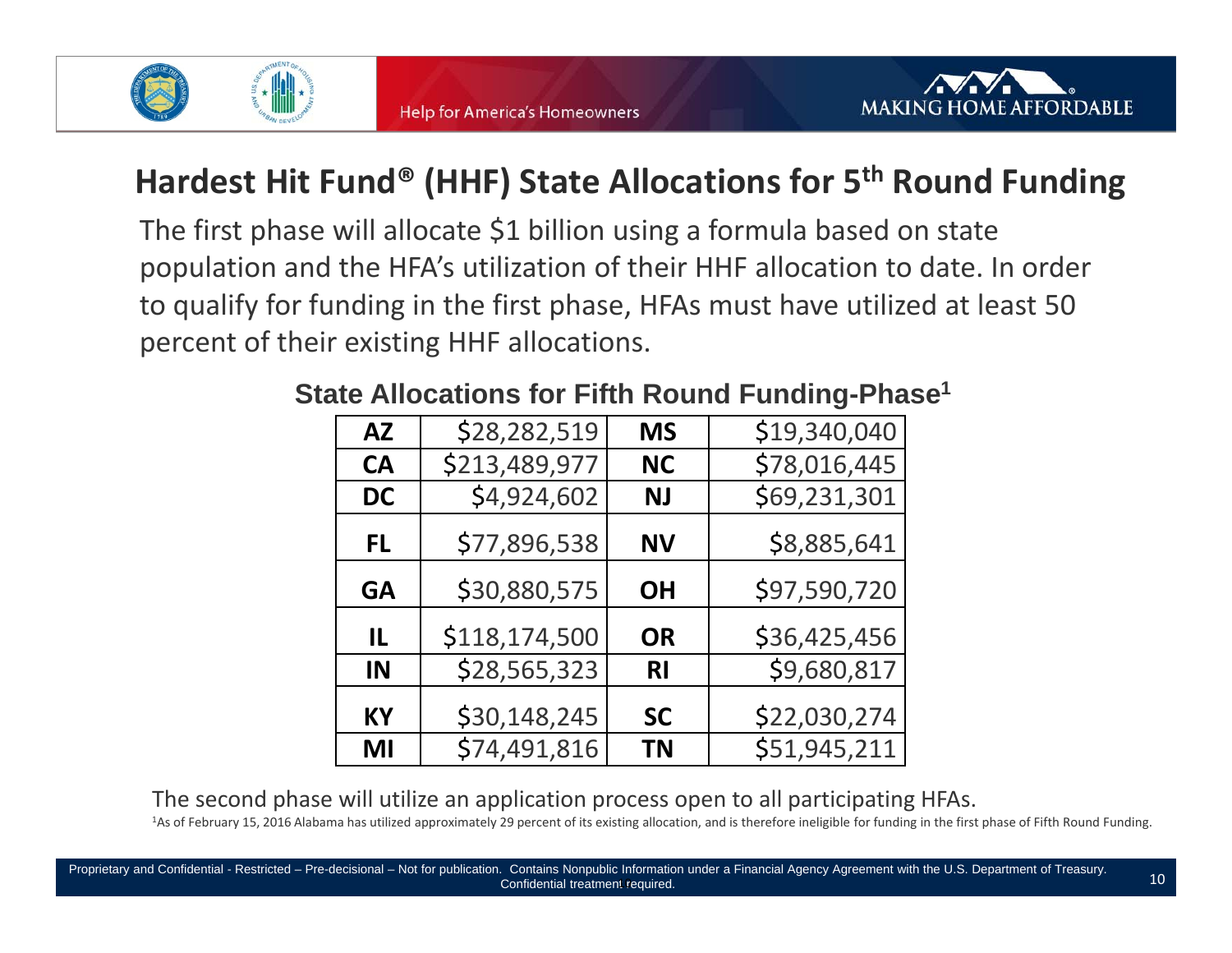



### **MHA Key Takeaways**

- •**Payment Reduction** – amount of payment reduction has a significant impact on performance.
- • **Principal Reduction** – particularly for underwater homeowners, can help achieve payment reduction. From HAMP PRA, we have learned that loans receiving principal reduction **perform better after 36 months** than loans without principal reduction.
- • **Delinquency at Time of Modification** – performance of the modification is influenced by the length of delinquency of the loan at time of modification.
- $\bullet$  **Robust Infrastructure and Processes are Important** – for both servicers and homeowners – many of the **key "process" points introduced by HAMP** (single point of contact, defined protocols to reach out to delinquent borrowers, protections against dual tracking foreclosure, escalation process, etc.) have been adopted by the industry and the CFPB.
- • **Look Holistically at the Borrower's Situation** – the tools you use will vary with the situation. Is the borrower underwater? Do they have <sup>a</sup> second lien? How long could hardship last?